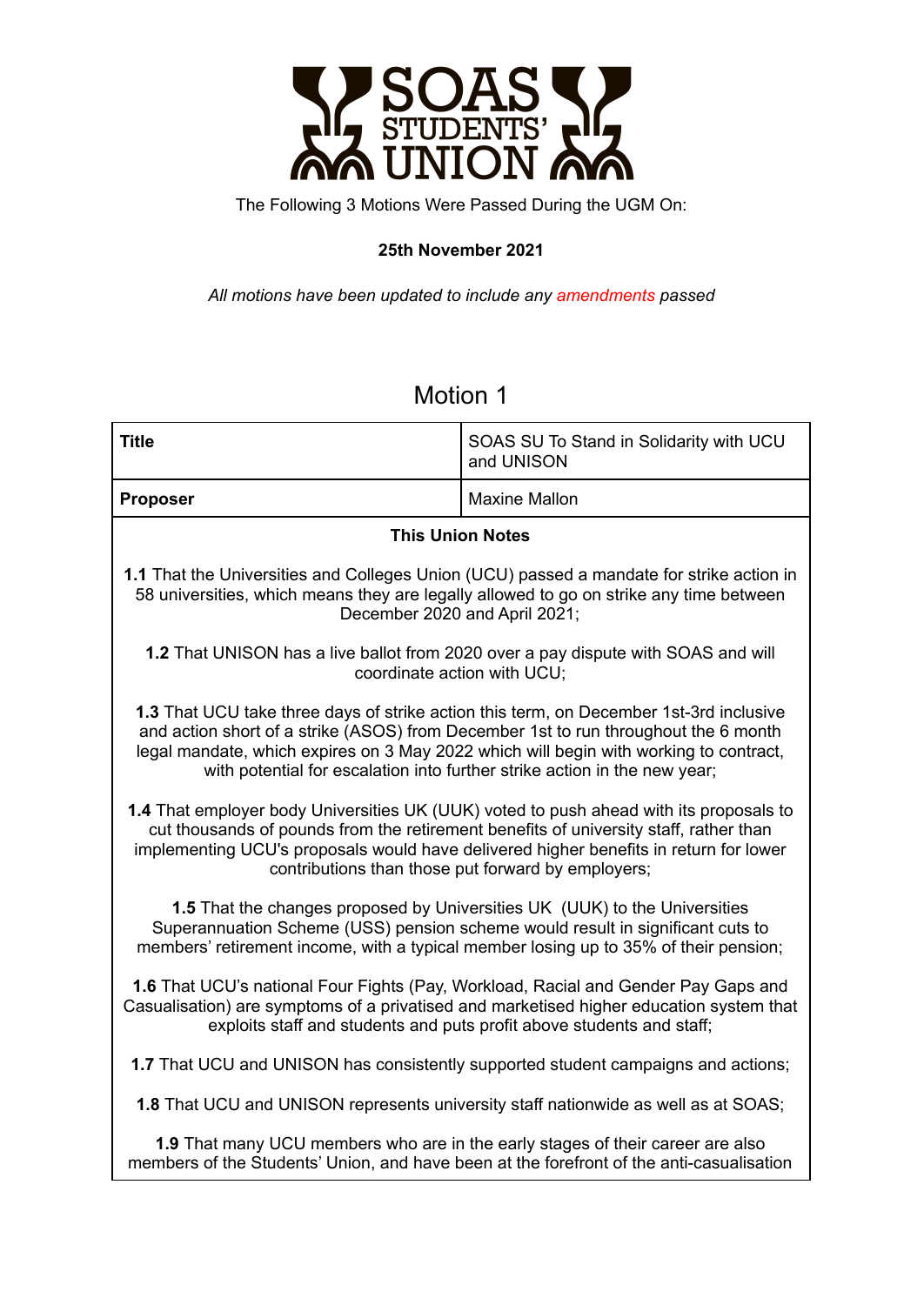

campaign at SOAS, Fractionals For Fair Play.

### **This Union Believes**

**2.1** That industrial action is the way in which workers can have collective power over their conditions and that we recognise workers rights to take that action;

**2.2** That a defined benefit pension fund is one of the last remaining forms of job security for early career academics and those who have worked on fixed-term, casual, or part-time contracts for most of their careers;

**2.3** That the uncertainty and precarity proposed by Universities UK are counterproductive in creating a Higher Education system which has University staff respected and treated with dignity and respect:

**2.4** That supporting striking university workers is an important campaign in the fight against the increasing privatisation and marketisation of higher education;

**2.5** That although industrial action is likely to affect students in the short-term, supporting UCU and UNISON ballot is a way of supporting students' learning conditions in the long-term;

**2.6** That cross-union solidarity is more effective than isolated demands;

**2.7** That winning this battle over pensions will give confidence to young academics, students and society more widely that we can shape our futures if we come together and take action against privatisation and commercialisation of our education and of the welfare state.

### **This Union Resolves**

**3.1** To give full and public support to UCU and UNISON on any industrial action that follows the ballot result;

**3.2** To request that the SOAS Director and Chief Operating Officer lobby UUK to roll back proposals which undermine the entire pension system and demand that UUK re-enter negotiations with UCU, and to lobby UCEA to re-engage with UCU's demands for a meaningful pay settlement, as well as national commitments to address pay inequality, casualisation and workloads;

**3.3** To keep students informed about the negotiations and how students can take action to influence these negotiations to a fair resolution for UCU members;

**3.4** To request that any pay deductions of striking workers be allocated to a student hardship fund;

**3.5** To continue to support students during the strikes and provide welfare and advice for those who need it;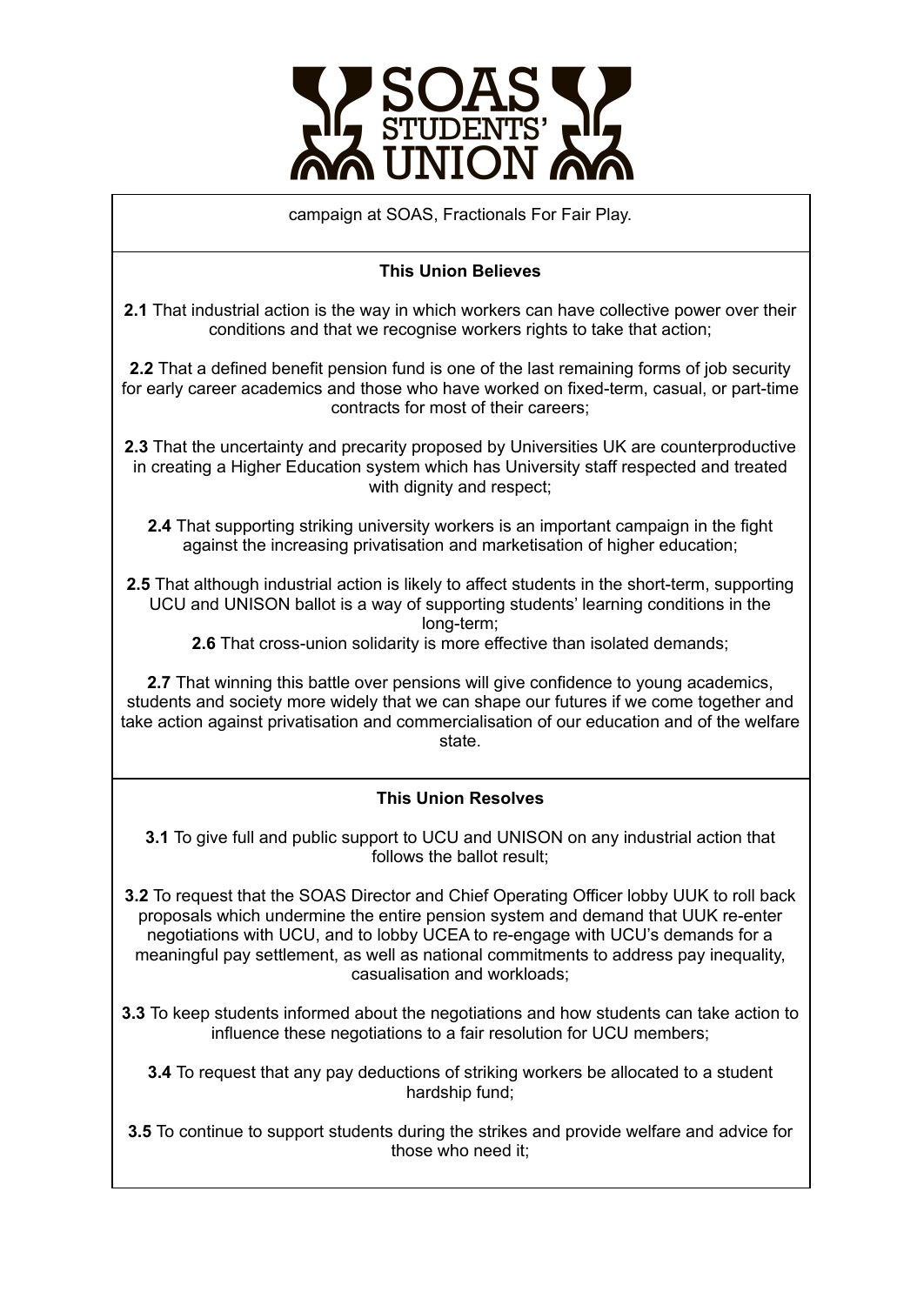

**3.6** To respect the picket line by closing down the Students' Union commercial venues and offices on official UCU strike days and to encourage students to join staff picket lines;

**3.7** To develop, in coordination with SOAS UCU, UNISON and others, any other forms of solidarity action that students can take, including providing student support at the picket line;

**3.8** To gain assurances from SOAS Senior Management Team that no student will be adversely impacted by the strike when it comes to graduation and continuation in their studies.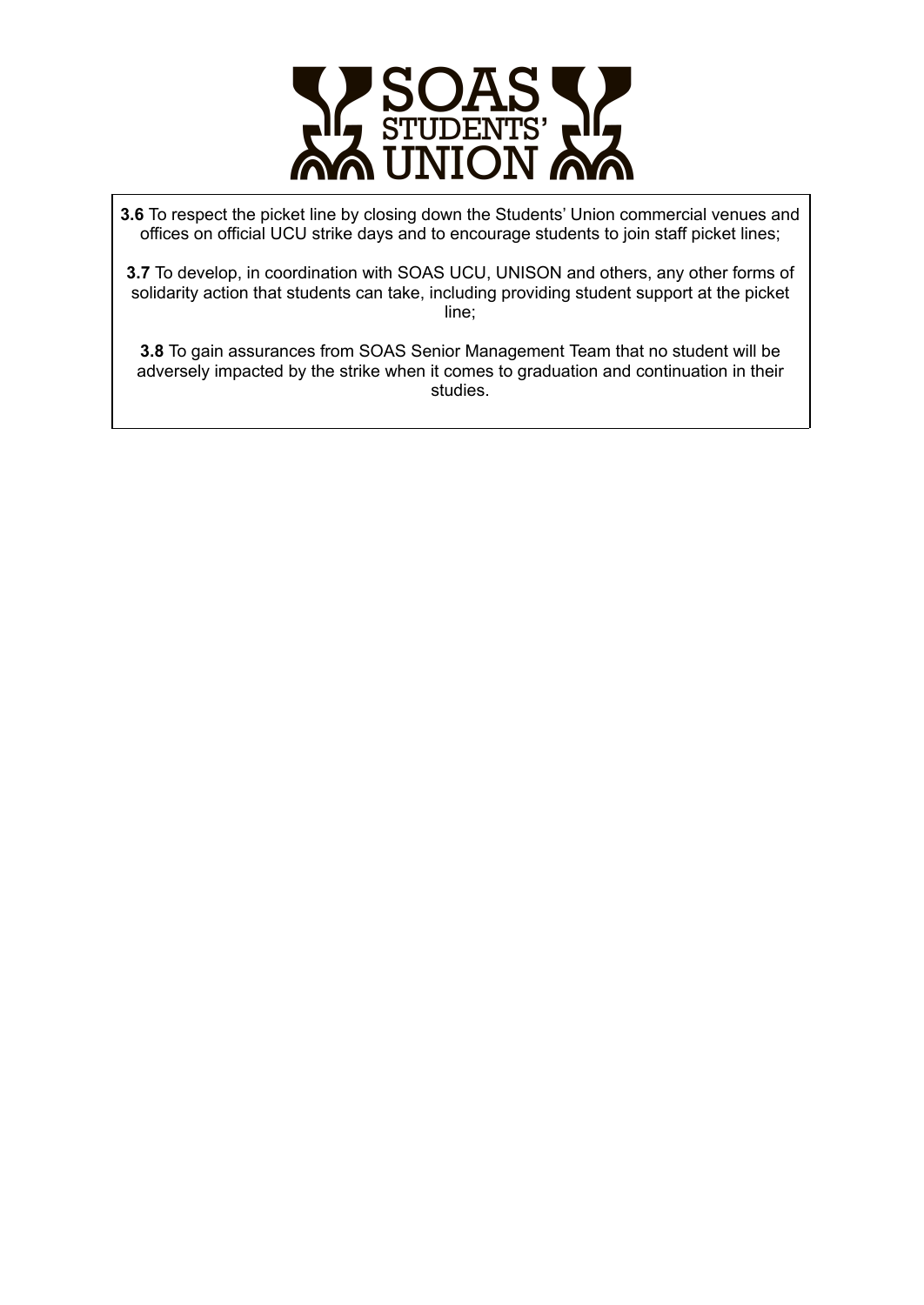

# Motion 2

| <b>Title</b>                                                                                                                                                                                                                                                                                                                                                                                                                                                                                                                                        | <b>SOAS Complaints Procedure Reform</b> |  |
|-----------------------------------------------------------------------------------------------------------------------------------------------------------------------------------------------------------------------------------------------------------------------------------------------------------------------------------------------------------------------------------------------------------------------------------------------------------------------------------------------------------------------------------------------------|-----------------------------------------|--|
| <b>Proposer</b>                                                                                                                                                                                                                                                                                                                                                                                                                                                                                                                                     | Mudaser Ali                             |  |
| <b>This Union Notes</b>                                                                                                                                                                                                                                                                                                                                                                                                                                                                                                                             |                                         |  |
| 1.1 Bullying and harassment of any kind will not be tolerated at SOAS, as stated in item<br>1.1 of the school's Dignity and Respect Policy.                                                                                                                                                                                                                                                                                                                                                                                                         |                                         |  |
| <b>1.1.1</b> Bullying is defined as offensive, intimidating, malicious or insulting behaviour, which<br>may include an abuse or misuse of power, through means that threaten, undermine,<br>intimidate, humiliate, denigrate, take advantage of or injure the recipient.                                                                                                                                                                                                                                                                            |                                         |  |
| <b>1.1.2</b> Harassment is defined as unwanted conduct that has the purpose or effect of<br>violating a person's dignity; and/or creating an intimidating, hostile, degrading, humiliating<br>or offensive environment which relates to one of their protected characteristics: age,<br>disability, gender reassignment, marriage and civil partnership, pregnancy and maternity,<br>race, religion and belief, sex, sexual orientation. Harassment is both a criminal offence<br>and a civil action under the Protection from Harassment Act 1997. |                                         |  |
| 1.2 SOAS aims to proactively work towards the elimination of bullying, harassment and<br>victimisation, by building an inclusive culture, raising awareness and ensuring transparent<br>effective mechanisms by which complaints can be addressed, as stated in section 2 of the<br>SOAS Dignity and Respect Policy.                                                                                                                                                                                                                                |                                         |  |
| 1.3 A student has faced significant financial hardship from the delays in the complaints<br>process relating to their specific complaint.                                                                                                                                                                                                                                                                                                                                                                                                           |                                         |  |
| <b>This Union Believes</b>                                                                                                                                                                                                                                                                                                                                                                                                                                                                                                                          |                                         |  |
| 2.1 SOAS has failed in its aim to work towards ensuring transparent effective mechanisms<br>by which complaints can be addressed.                                                                                                                                                                                                                                                                                                                                                                                                                   |                                         |  |
| 2.2 Members of SOAS staff are aware of the lack of accountability procedures associated<br>with the complaints procedure and use this as a means of continuing to behave<br>inappropriately towards students.                                                                                                                                                                                                                                                                                                                                       |                                         |  |
| 2.3 SOAS' mediation process as part of the complaints procedure is inadequate and has<br>failed.                                                                                                                                                                                                                                                                                                                                                                                                                                                    |                                         |  |
| 2.4 At least two senior SOAS academics have been involved in overseeing a student's<br>complaint, have failed to follow through in their duty of care for this student, and in doing<br>so have led this student to incur costs throughout the complaints process.                                                                                                                                                                                                                                                                                  |                                         |  |
| 2.5 SOAS has not committed to decisions made around compensation, which pushed a<br>student into homelessness.                                                                                                                                                                                                                                                                                                                                                                                                                                      |                                         |  |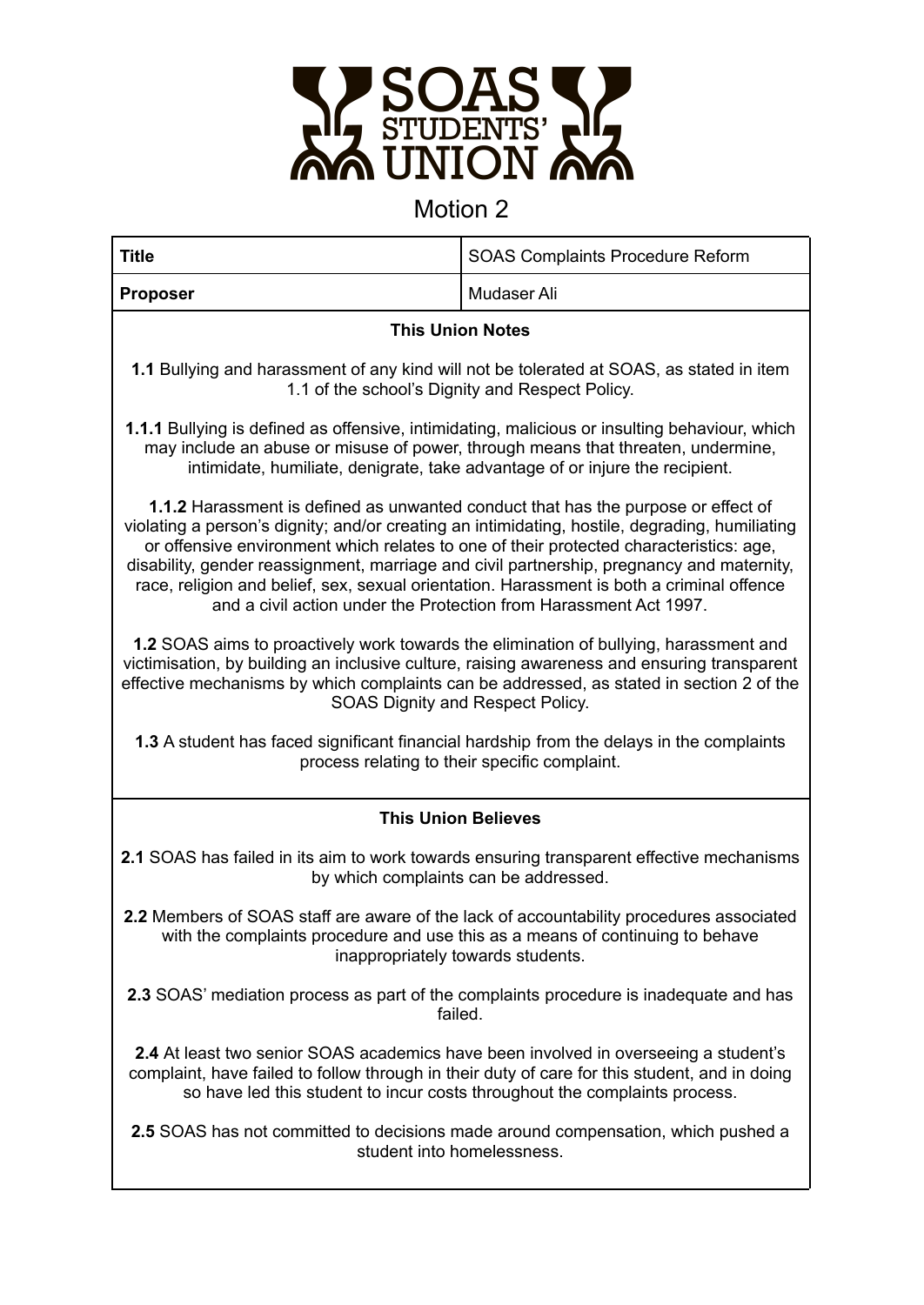

**2.6** At least one student has been neglected by the complaints procedure.

**2.7** Inappropriate disclosures were made during an investigation into a student's complaint, leading to an inadequate outcome.

**2.8** A student has reported not receiving adequate academic support by members of staff, despite being entitled to additional support.

**2.9** A student has reported being faced with a long term threat from a staff member that would hinder their ability to pursue their education.

**2.10** A student has reported that one of the members of staff that harassed them misused their position as a staff member to encourage other students to follow in harassing them.

**2.11** A student has reported collusion amongst members of staff in harassing them through the use of racist, Islamophobic and antisemitic remarks in classes, following their initial complaint.

**2.12** A student has been victimised for submitting a complaint.

#### **This Union Resolves**

**3.1** To demand that SOAS reviews the existing complaints procedure and implements a stringent accountability process to ensure that all processes associated with complaints are completed within a defined timescale.

**3.1.1** This requires SOAS to states a deadline to define when the complaints procedure for individual cases must have been complete.

**3.1.2** This process must guarantee students financial compensation should the complaint not be resolved in the defined time limit. This requires SOAS to create a progressive compensation system, such that the value of compensation students are entitled to increases as the number of days past the set deadline for resolving the complaint increases.

**3.1.3** This timescale must be communicated in an agreement made with students, that is governed by English law and subject to the jurisdiction of the courts of England and Wales.

**3.2** To demand that SOAS commits to appointing external reviewers for student complaints within 20 working days, where it has been deemed necessary for an external reviewer to be involved in the process.

**3.3** To demand that where SOAS requires an external reviewer is required to resolve the complaint, that SOAS appoints an accredited, practicing barrister that must not be employed by SOAS.

**3.4** To demand that all external reviewers must communicate the findings of their investigation with all key stakeholders in intervals of 10 working days, until their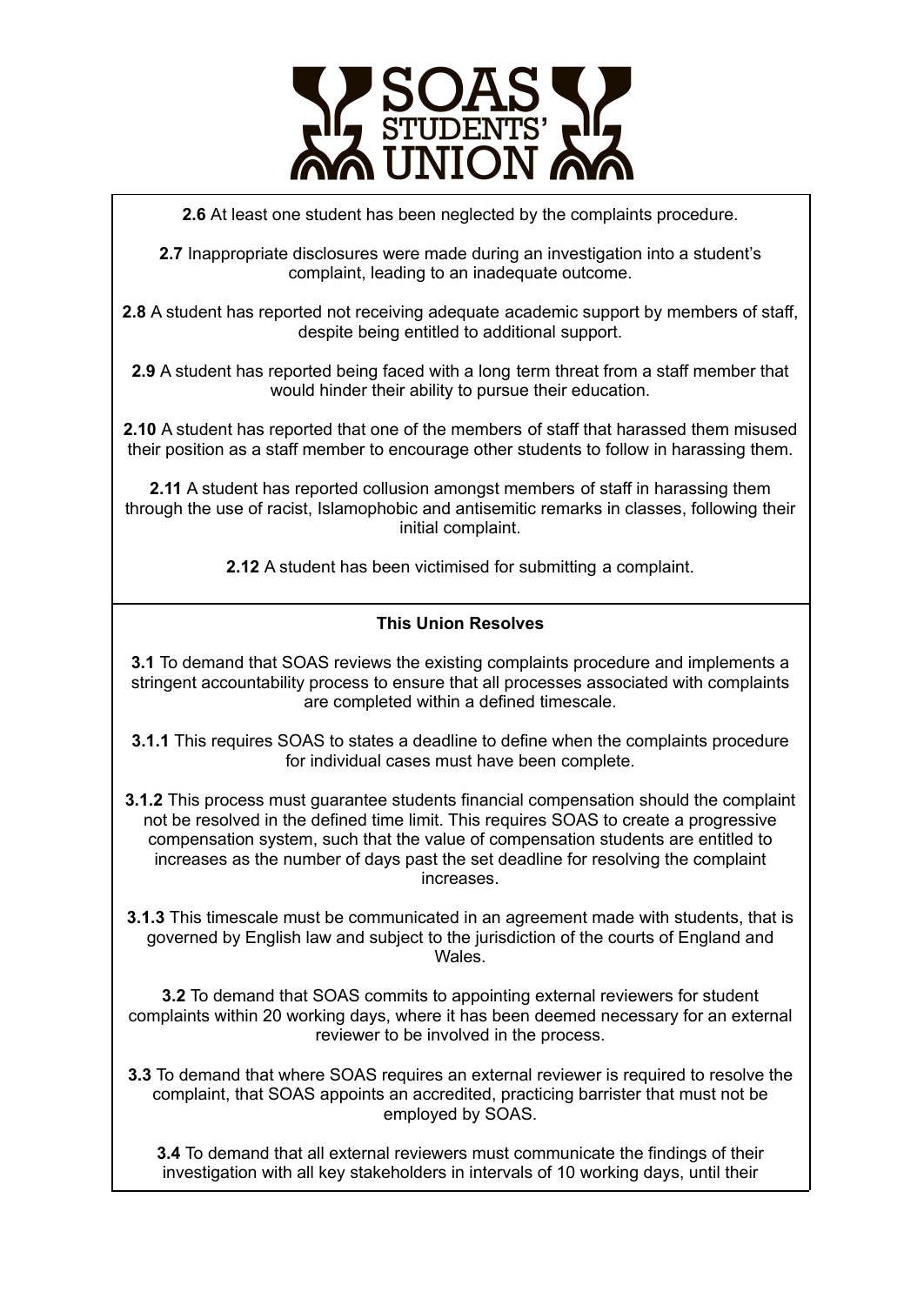

investigation is concluded.

**3.4.1** Key stakeholders are defined as the student that raised the complaint, anyone that the student considers to be within their support network and/or representative of them, and members of staff that have been involved in the complaints procedure.

**3.5** To demand that all external reviewers must complete their reviews, providing reports of all contact made with staff, the student or any other stakeholders involved within 10 working days of the review start date.

**3.6** To demand that SOAS reconsiders verdicts provided on all complaints where the original resolution timescale was exceeded and/or students voice that the complaints resolution timescale was unreasonable.